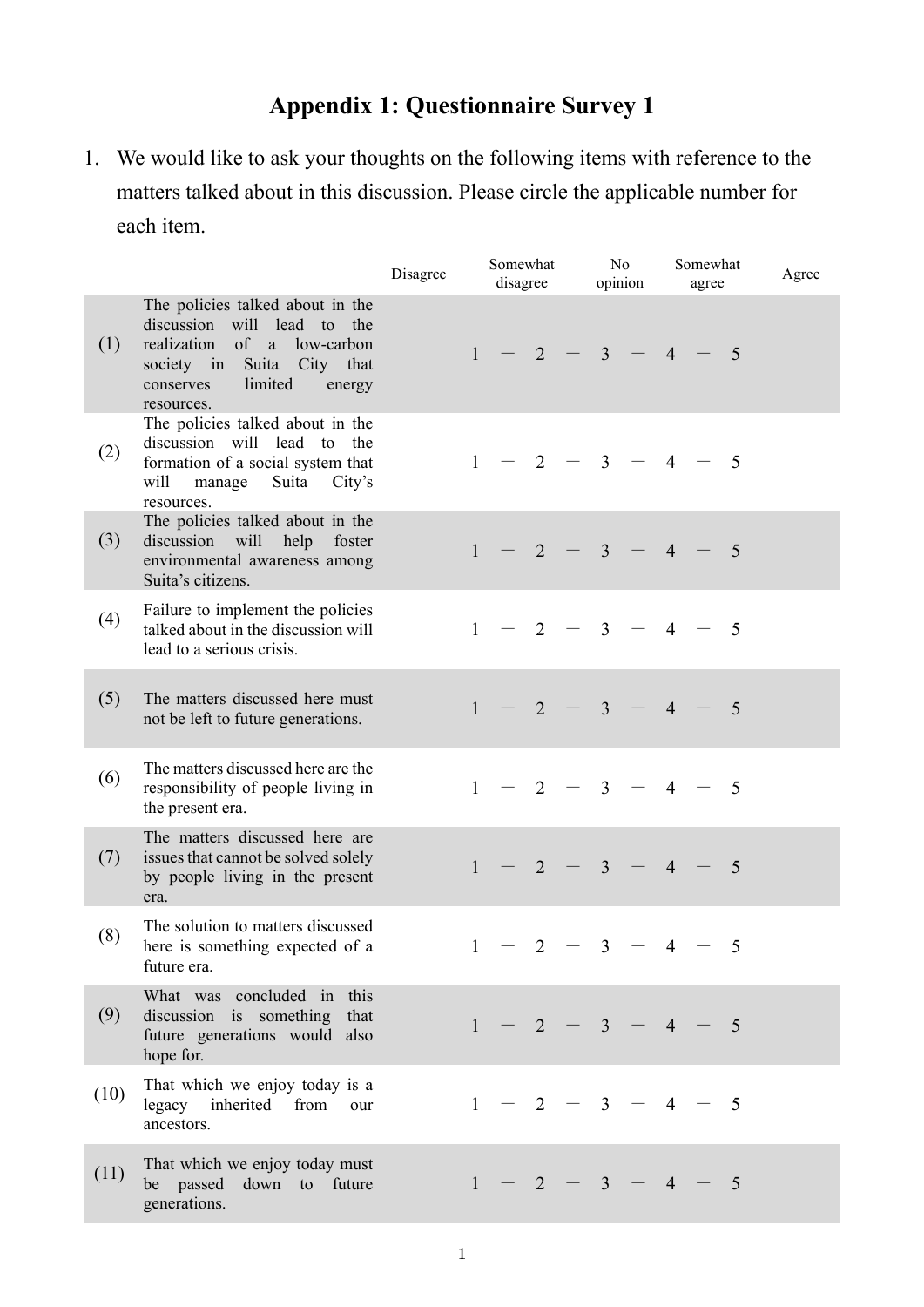| (12) | The themes talked about in the<br>discussion are important issues of<br>the present.                               |              |      | 2              | $\overline{3}$ | $\overline{4}$ | -5             |
|------|--------------------------------------------------------------------------------------------------------------------|--------------|------|----------------|----------------|----------------|----------------|
| (13) | The themes talked about in the<br>discussion are important issues<br>for the future.                               | $\mathbf{1}$ | $-2$ |                | $-3-$          | $\overline{4}$ | 5              |
| (14) | The members of my group<br>debated goals that seemed<br>desirable for society as a whole.                          | 1            |      | 2              | $\overline{3}$ | $\overline{4}$ | - 5            |
| (15) | The members of my group shared<br>goals that seemed desirable for<br>society as a whole.                           |              |      | $\overline{2}$ | $\overline{3}$ | $\overline{4}$ | 5              |
| (16) | The conclusions reached in the<br>discussion are acceptable.                                                       | $\mathbf{1}$ |      | $-2$           | $-3$           | $\overline{4}$ | - 5            |
| (17) | In today's discussion, I thought<br>about things from the perspective<br>of a person living in the present<br>day. |              |      | 2              | $\overline{3}$ | $\overline{4}$ | $\overline{5}$ |
| (18) | In today's discussion, I thought<br>about things from the perspective<br>of a future generation.                   |              |      | 2              | $\overline{3}$ |                | 5              |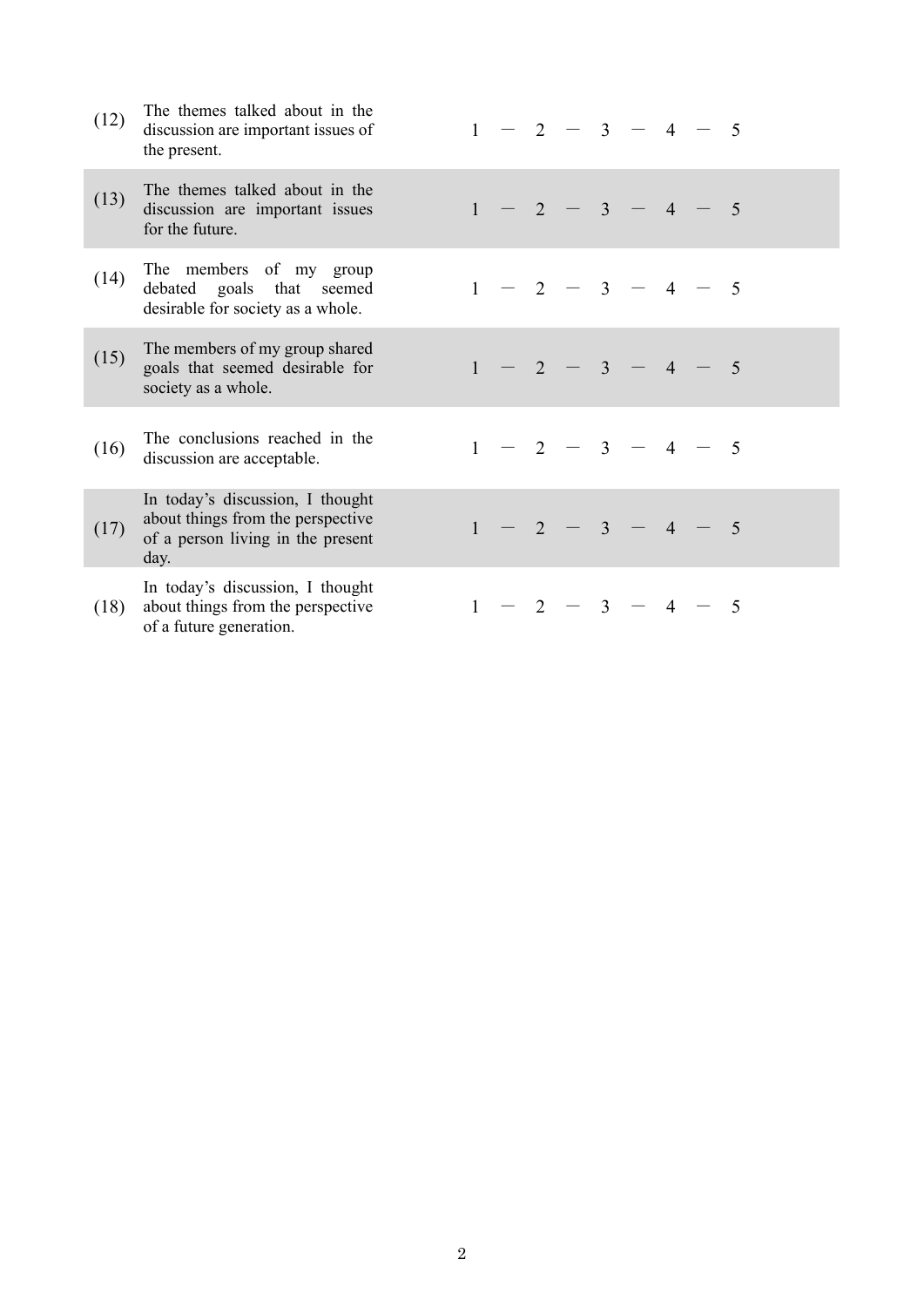2. We would like to ask your thoughts about Suita City. Please circle the applicable number for each item.

|     |                                                                                                                                 | Disagree | Somewhat<br>disagree |  |                | N <sub>o</sub><br>opinion |                | Somewhat<br>agree        |                          |  | Agree          |  |
|-----|---------------------------------------------------------------------------------------------------------------------------------|----------|----------------------|--|----------------|---------------------------|----------------|--------------------------|--------------------------|--|----------------|--|
| (1) | The realization of a low-carbon<br>society that conserves limited<br>energy resources is an important<br>issue for Suita City.  |          | $\mathbf{1}$         |  | $\overline{2}$ |                           | $\mathbf{3}$   |                          | $\overline{4}$           |  | $\overline{5}$ |  |
| (2) | The formation of a social system<br>that will manage its resources is<br>an important issue for Suita City.                     |          | $\mathbf{1}$         |  | 2              |                           | $\mathfrak{Z}$ |                          | $\overline{\mathcal{A}}$ |  | $\overline{5}$ |  |
| (3) | implementation<br>The<br>of<br>environmentally<br>friendly<br>practices by citizens is<br>an<br>important issue for Suita City. |          | $\mathbf{1}$         |  | 2              |                           | $\overline{3}$ |                          | $\overline{4}$           |  | $\overline{5}$ |  |
| (4) | I feel emotionally attached to<br>Suita City.                                                                                   |          | $\mathbf{1}$         |  | $\overline{2}$ |                           | $\mathbf{3}$   |                          | $\overline{4}$           |  | $\overline{5}$ |  |
| (5) | children<br>$\mathbf{I}$<br>want<br>my<br>and<br>grandchildren<br>feel<br>to<br>an<br>emotional attachment to Suita<br>City.    |          | $\mathbf{1}$         |  | $\overline{2}$ |                           | $\overline{3}$ | $\overline{\phantom{m}}$ | $\overline{4}$           |  | $\overline{5}$ |  |
| (6) | I want to continue to live in Suita<br>City.                                                                                    |          | $\mathbf{1}$         |  | 2              |                           | $\overline{3}$ |                          | $\overline{4}$           |  | $\overline{5}$ |  |
| (7) | I want my children<br>and<br>grandchildren to continue living<br>in Suita City.                                                 |          | $\mathbf{1}$         |  | 2              |                           | $\mathbf{3}$   |                          | $\overline{4}$           |  | $\overline{5}$ |  |
| (8) | Suita City will be a comfortable<br>place to live in 2050.                                                                      |          | $\mathbf{1}$         |  | 2              |                           | $\overline{3}$ |                          | $\overline{4}$           |  | 5              |  |
| (9) | Feeling a sense of one's own<br>individual importance will also be<br>important for people in the Year<br>2050.                 |          | $\mathbf{1}$         |  | $\overline{2}$ |                           | 3 <sup>1</sup> |                          | $\overline{4}$           |  | 5              |  |